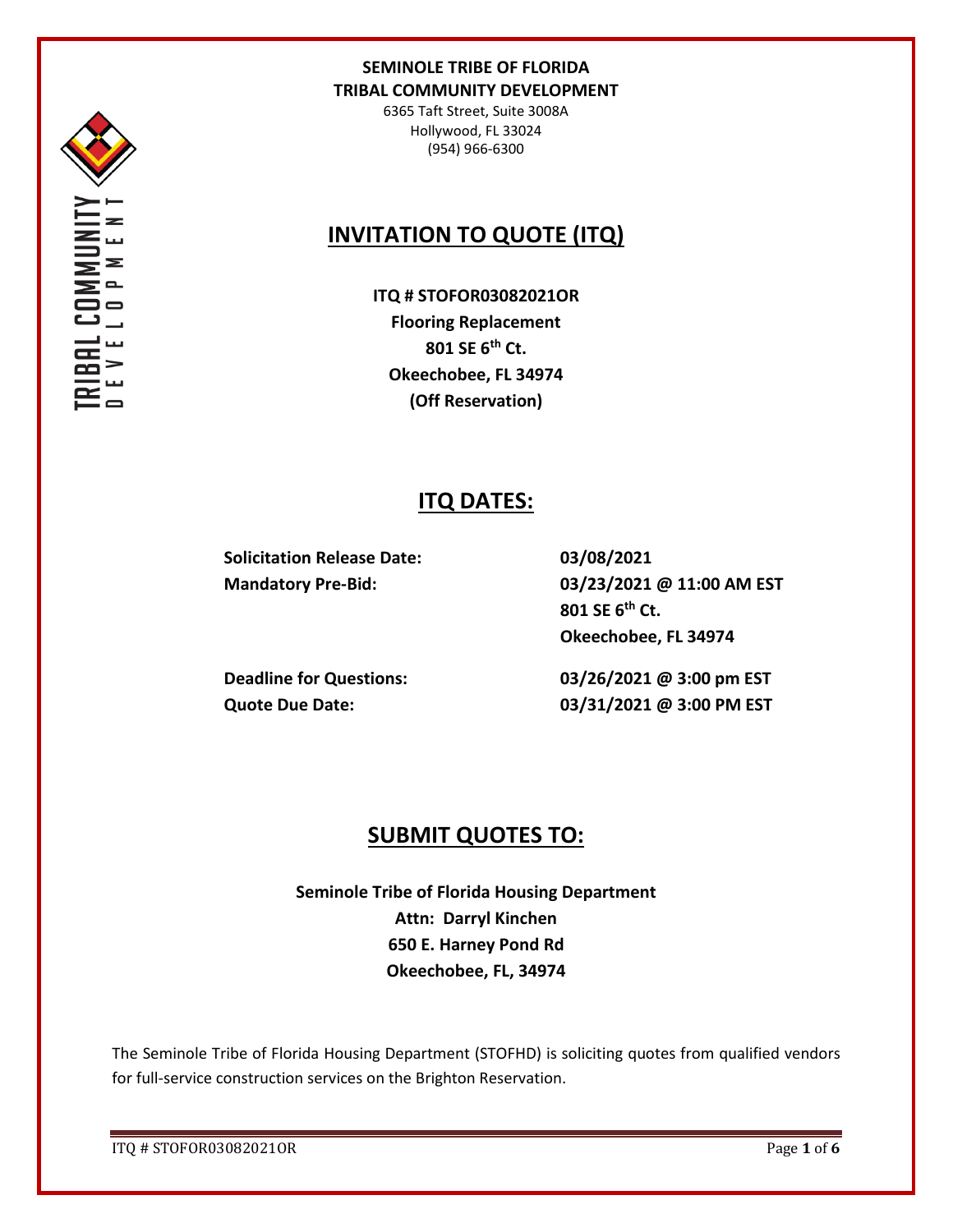6365 Taft Street, Suite 3008A Hollywood, FL 33024 (954) 966-6300

## **SECTION 1: INTRODUCTION AND INSTRUCTIONS**

#### **1.0 INTRODUCTION**

This ITQ provides prospective firms with sufficient information to enable them to prepare and submit quotes to the Seminole Tribe of Florida Housing Department (STOFHD) for The STOFHD is initiating this competitive ITQ to qualified Vendors who are in the business of providing General Contractor Services, capable of completing numerous job functions/services in a timely manner and therefore, seeks to enter into an Agreement with that Vendor.

#### **1.1 INSTRUCTIONS**

This Invitation To Quote (ITQ) contains the instructions governing the quotes to be submitted and the material to be included therein; as well as any mandatory requirements that must be met to be eligible for consideration. All requests for clarification and/or any additional questions regarding this ITQ must be submitted via email to: DarrylKinchen@semtribe.com

 Seminole Tribe of Florida Housing Department ATTN: **Darryl Kinchen**

 **650 E. Harney Pond Rd Okeechobee, FL, 34974**

A mandatory pre-bid meeting at the home is scheduled for **Tuesday, 03/23/2021 at 11:00 am**

**Only those emailed or sealed quotes received in this Brighton Housing Department office on or before the Due Date and time will be eligible for consideration. Any quote received after the Due Date and time, regardless of the method of delivery, will be discarded**.

The STOFHD hereby notifies all bidders that if your quote is selected, you will be required to enter into a formal contract with the Seminole Tribe of Florida for the services you are bidding. You will also be required to meet all company vendor, insurance and certification requirements.

The STOFHD reserves the right to reject any or all quotes, to waive formalities or informalities, and to award contract, either in whole or in part. The right is also reserved to select minority vendors and/or vendors with tribal member ownership.

All quotes submitted become the property of STOFHD upon receipt. The content of all quotes shall be kept confidential until an award is made, after which such content will no longer be kept confidential, except as noted therein.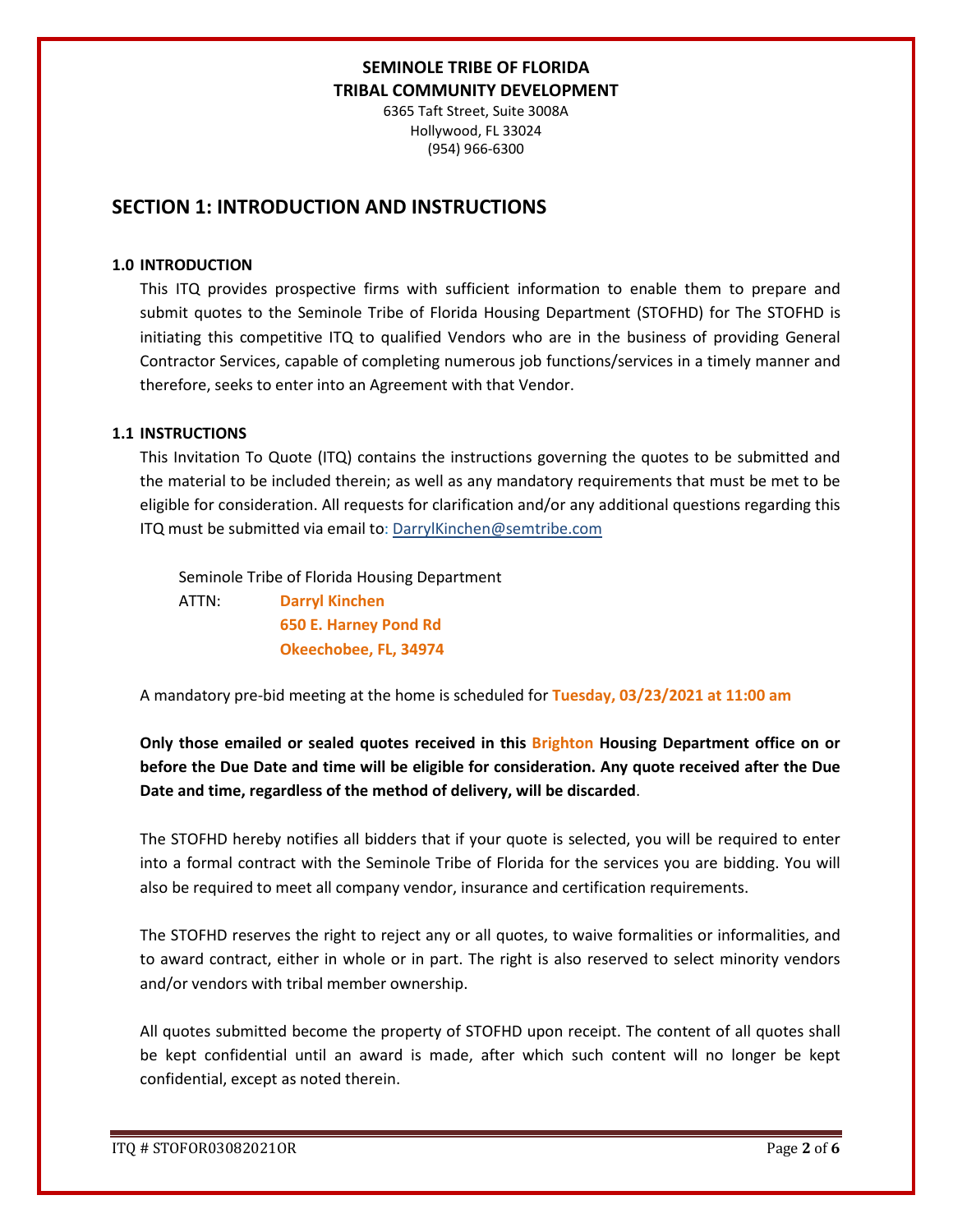6365 Taft Street, Suite 3008A Hollywood, FL 33024 (954) 966-6300

## **SECTION 2: GENERAL REQUIREMENTS**

### **2.0 OBJECTIVE**

The objective of this ITQ is to provide sufficient information to enable qualified Respondents to submit written quotes. This ITQ is neither a contractual offer nor a commitment to purchase any products or services. All information contained in the quote must be legible. Any and all corrections and or erasures must be initialed. **Each quote shall be signed in ink by an authorized representative of the respondent**. The contents of the quote submitted by the successful respondent of the ITQ may become part of the contract awarded as a result of this solicitation.

#### **2.1 SCOPE OF WORK (SOW)**

The Scope-of-Work ("SOW") contained in the Attachments describes the services expected for a Contractor to provide the STOFHD. Respondent must ensure that all such services contained in the SOW are provided for in every particular and shall meet or exceed the level of quality, availability, features, functionality, frequency, accuracy, and performance.

The silence of specifications or requirements as to any detail contained in this document or any of the attachments or exhibits, or the apparent omission from any specifications or requirements, or a detailed description concerning any point, shall be regarded as meaning that only the best commercial practices shall prevail and that only material and workmanship of the finest quality are to be used. All interpretations of the Scope of Work shall be made on the basis of this statement.

#### **2.3 NOTIFICATION**

Each respondent submitting a quote in response to this ITQ will be notified in writing as to acceptance or rejection of their quote. Release of notification letters should be within sixty (60) days of the quote submission date. STOFHD reserves the right to delay this action if it is deemed to be in the best interests of STOFHD.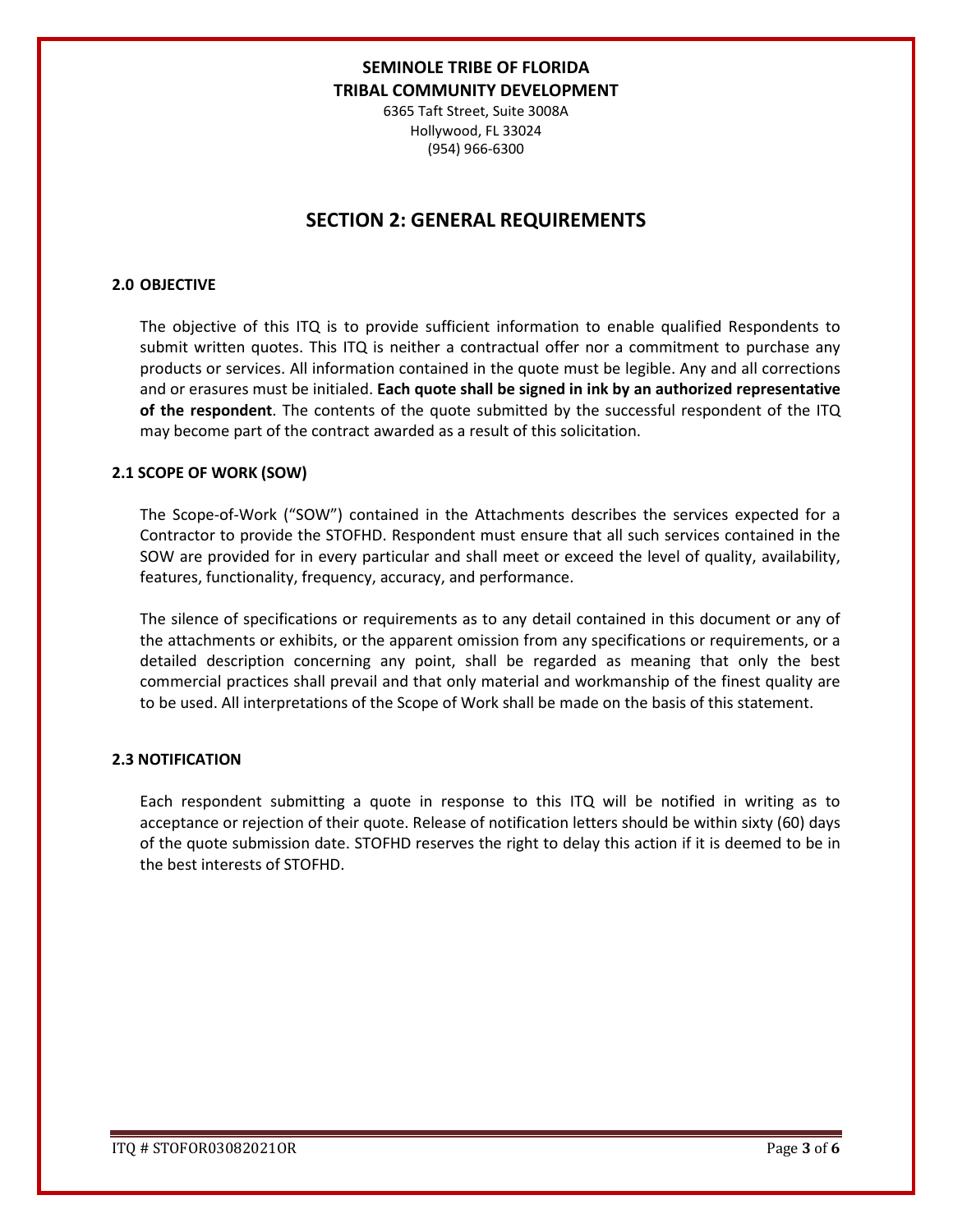6365 Taft Street, Suite 3008A Hollywood, FL 33024 (954) 966-6300

# **Housing Standardized Request for Repairs/Construction**

### **Bathroom:**

- All wood cabinets are required at all times, when like for like is stated if current cabinet is particle board, include in the bid the price to replace with all wood
- Dur-rock on walls in the shower or tub area
	- o All joints, corners and around windows must be sealed with red guard
	- o Extend the Dur-rock 2' on all sides beyond the shower or tub
- Shower floor mortar bed, no foam or any other products should be used
	- o Minimum 2-4% pre-slope
- Liner should be water tested for 24 hours
	- o Minimum 6 inches
- All floor tile should be slip/skid resistant
- Shower floor tile should be a maximum of 2x2 mesh
- Provide backing for all walls inside tub/shower area between 32" and 38"
- Faucets should be Kohler or Delta
- From shower diverter to shower head piping must be copper tubing and copper fittings o Secure the diverter and pipe fittings securely
- When tiling the walls extend 2 feet passed the shower or tub
- ADA bathroom the entire bathroom must be tile a minimum of 4 feet
- All toilets must be Kohler highline
- All exhaust must be vented through the roof or soffit
	- o The exhaust fan and light for the bathroom must be on the same switch
- All paint must be high gloss

### **Kitchen:**

- All wood cabinets are required at all times, when like for like is stated if current cabinet is particle board, include in the bid the price to replace with all wood.
- All sinks should be deep double drop in sinks
- Faucets should be Delta with a pull out spray hose
- Moisture resistant (purple) drywall
- Cabinet screws should be a minimum of  $2 \frac{1}{2}$  inches
	- o Efforts should be made to find a stud
- If drywall is removed from floor to ceiling, blocking must be provided for upper and lower cabinets

All microwave and kitchen hoods must be exhausted outside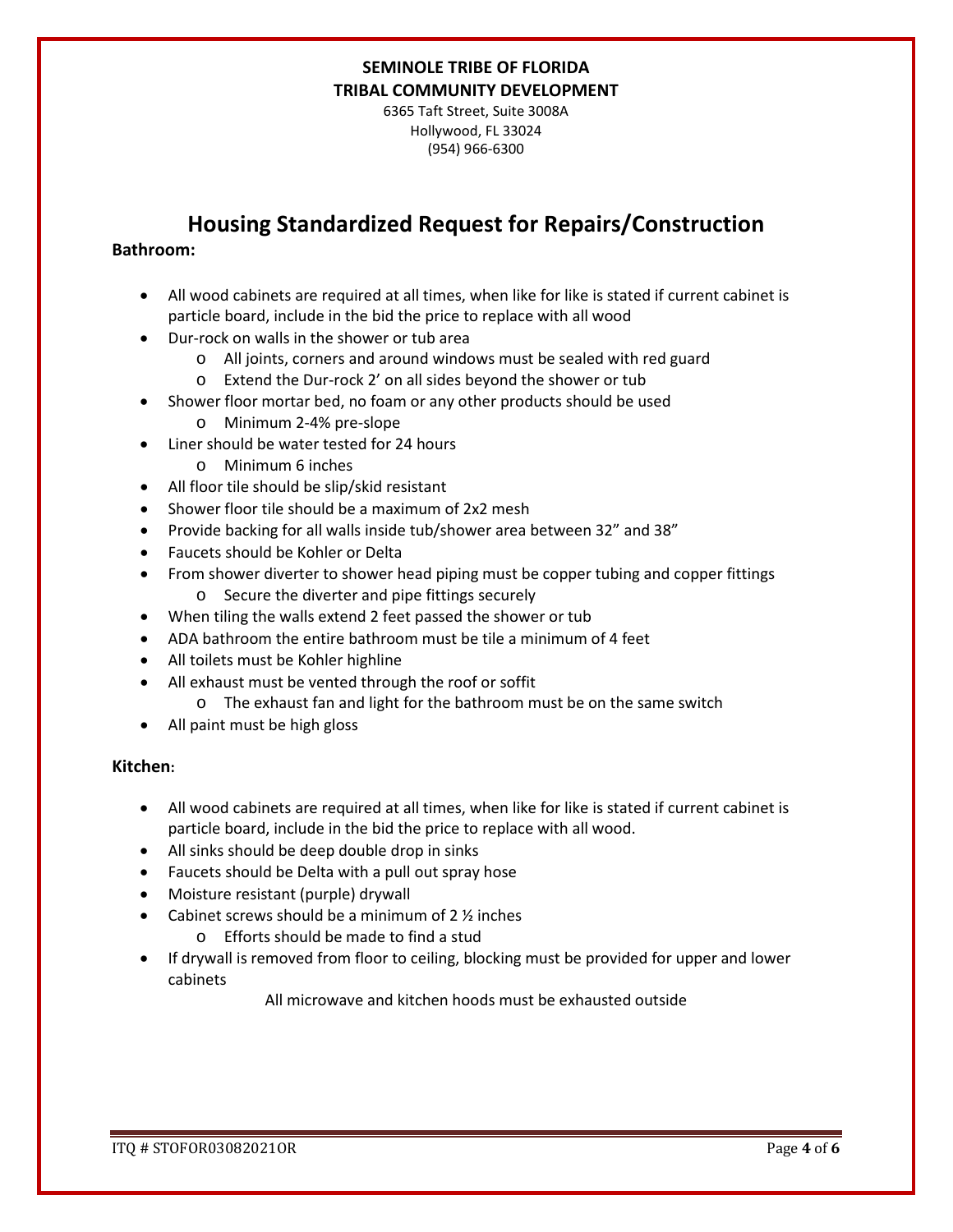6365 Taft Street, Suite 3008A Hollywood, FL 33024 (954) 966-6300

### **Mechanical/HVAC:**

- All AC units must be installed on a metal stand with a secondary pan and connect float switch
- A primary float switch must be installed and connected
- When replacing duct work all joints and seams must be taped and mastic
- All new HVAC units must be a minimum of 16 seer
- All flexible ducts must be a minimum of R8 R-value
- All disconnects should be the pull type non-fuse
- Rheem, Goodman, Night and Day units preferred
- Caulk around all AC vents
- Keyed lockout caps must be on all units

#### **Water Heaters:**

- GE brand, replaced like for like gallon size
- Drain pan required
- TRV piped to the outside
- All water heaters should have a separate shut off switch
- New code required Energy conservation code chapter 4
- Heat traps are mandatory

#### **General Notes:**

- Schedules must be submitted with all bids and updated any time there is a change
- Contractors are expected to work Monday-Friday, 8:00am-5:00pm unless otherwise specified by the project manager
- When installing new drywall in bedroom, living room etc., backing must be provided for TV's being mounted on the wall
- Place a chase and an outlet at the same area where backing is located
- Seal all recess lighting, caulk the lights to the ceiling
- Caulk around all exterior lights
- All exterior light fixtures must be LED
- Any penetration that are made through the wall to the exterior must be caulked or sealed
- Any new gutters must have leaf guard
- Any roof repairs/replacement must follow Miami-Dade standards